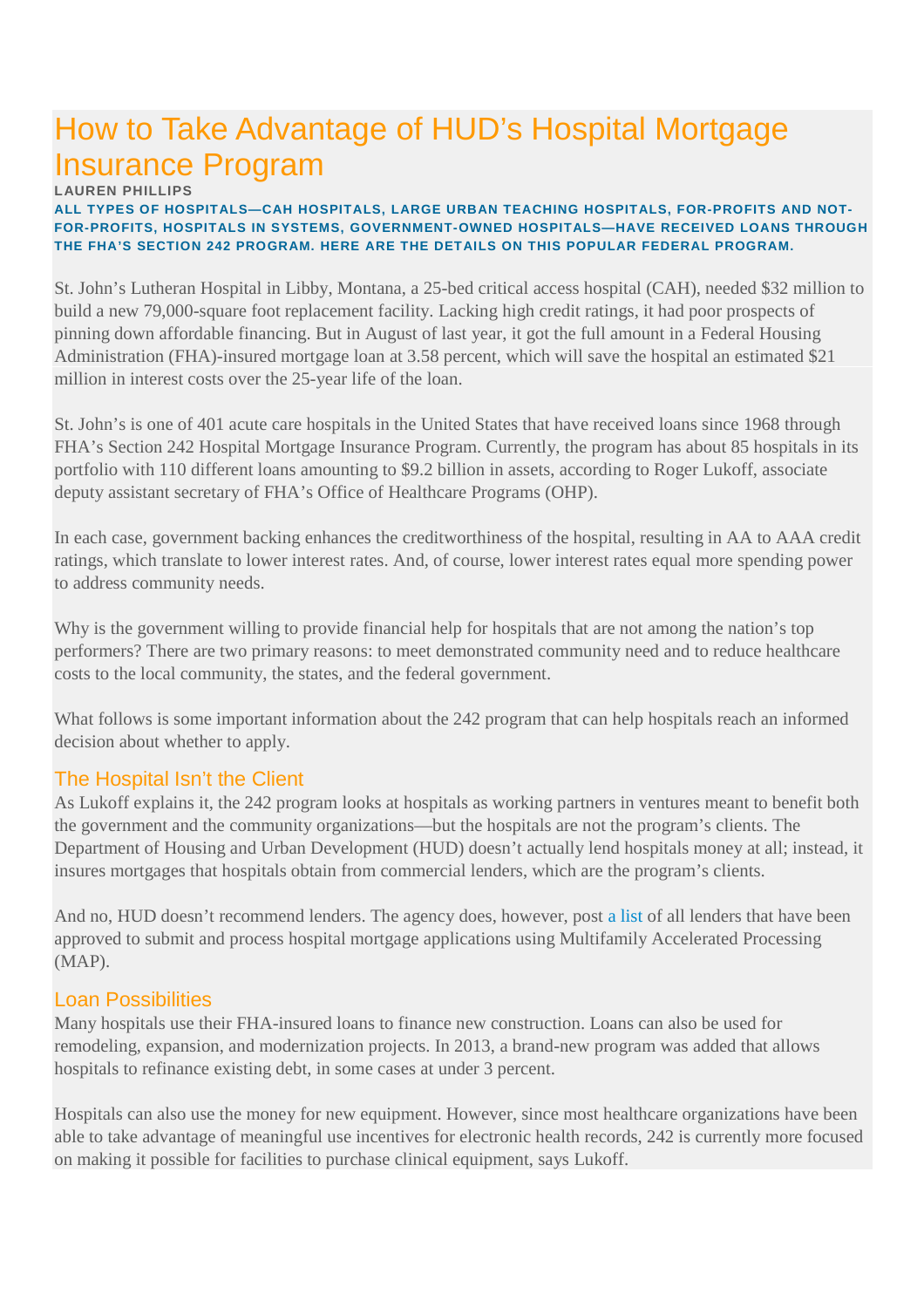# Loan Terms and Funding Options

The federal government is not always known for its flexibility or its generosity but, in this case, it exhibits both. Funding options include taxable bonds, tax-exempt bonds, Ginnie Mae securities, and whole loan placements. And the terms are highly attractive:

- No maximum loan amount
- No cash required at closing (with sufficient equity)
- FHA insures up to 90 percent of the loan amount
- Loan term can be up to 25 years
- Fixed annual premium of 0.7 percent of remaining balance for new construction projects
- Low upfront mortgage insurance fees: 0.15 percent application, 0.3 percent commitment, 0.5 percent inspection

# Application Criteria

Just because HUD is willing to back mortgages for hospitals that are not top performers does not mean it is willing to back hospitals that are poor performers. In fact, hospitals that do a poor job from either a quality, access, or a financial perspective will not be able to meet 242 criteria. Even for a proposed new hospital, the sponsor must have a strong track record. "We do not embrace the 'We will build it and they will come' approach," says Lukoff.

Minimum eligibility criteria include the following:

- A loan-to-value ratio of no more than 90 percent
- Sufficient days cash on hand to make a cash equity contribution at the closing of a Section 242 loan and to maintain sufficient working capital to operate post-closing
- A net operating margin for three continuous years
- For a new hospital: sufficient start-up capital, evidence that it will meet a market need, and a viable physician recruitment plan
- An aggregate operating margin of 0.00 percent or greater
- An average debt service coverage ratio at or above 1.25
- Substantial compliance with federal and state regulations governing the operation and reimbursement of hospitals
- For refinancing projects: construction costs equaling 20 percent or more of the mortgage amount
- A first lien position on property, plant, equipment, receivables, and revenues
- Limited amount of site preparation prior to submission of application
- For design-build projects: mortgage amounts totaling less than \$60 million
- Satisfaction of state certificate of need requirements

# Expert Help

As part of the process, hospitals pay a mortgage insurance premium and work with 242 asset managers who check their progress on a continual basis. The asset managers are not focused on catching hospitals underperforming, although the program has the authority to act in the rare instances where this happens (more often from incompetence rather than fraud). Indeed, once financing is obtained through the program, HUD cannot cancel out on a hospital.

Instead, the asset managers' goal is to make the project a success by working collaboratively with the hospital over what may be a quarter-century relationship. Many 242 staff are former hospital administrators, says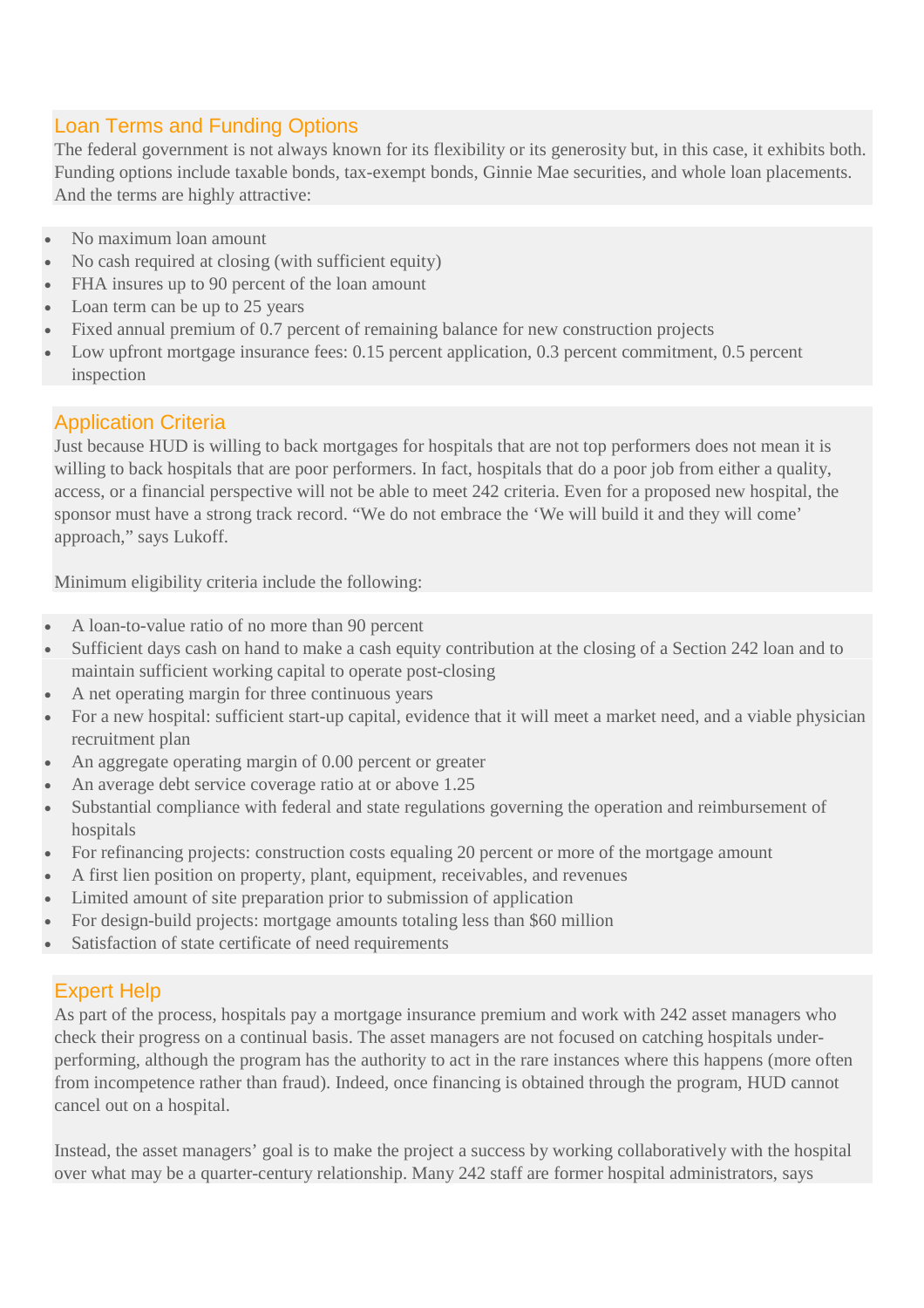Lukoff, who is one of them, "and extremely familiar with the pressures faced within the hospital environment."

On behalf of the hospitals in the HUD portfolio, Lukoff points out, the program can communicate with both financial and regulatory stakeholders to advance the interests of the hospital. "In addition, we have expert resources internally—and can tap national expertise as well—in finance, operations, and physician relations to help the hospital advance its strategic plan," he says. "For example, we can help a hospital rework its marketing plan to identify and attract additional support from primary care physicians in the community."

The program also has an office of healthcare architecture and engineering that works with a hospital to review its project plans and specifications, often increasing efficiency and reducing total project costs in the process.

## Streamlined Processing

Hospitals interested in obtaining mortgage insurance through the 242 program will be pleased to know that the application process, while exacting, is not endless. The process provides a provisional determination of a candidate's viability prior to payment of any fees. As a result of this preliminary review, the application process ends happily for a majority of applicants.

"The median processing time was reduced to 63 days in fiscal year 2012—that's actually less than half of what it was the previous year," says Lukoff.

The steps to obtaining an FHA-insured mortgage are as follows:

- Self-assessment
- Selection of FHA lender
- Initial contact with HUD
- HUD's preliminary review
- Pre-application meeting
- Application
- Application review
- HUD decision
- Insurance commitment
- Initial closing
- **Construction**
- Final closing

### Economic Stimulus

The underlying purpose of 242 is to meet community need and cut costs, but these are not the only happy results of the program. There are also jobs generated—both during and after construction—and economic activity spurred, both of which OHP tracks. In 2012, new economic activity following construction equaled more than \$1.3 billion dollars. The typical hospital 242 project is responsible for 150 new jobs.

Lauren Phillips is president, Phillips Medical Writers, Ltd., Bellingham, Wash.

**Interviewed for this article:** Roger Lukoff, associate deputy assistant secretary, Office of Healthcare Programs, Federal Housing Administration, U.S. Department of Housing and Urban Development, Washington, D.C.